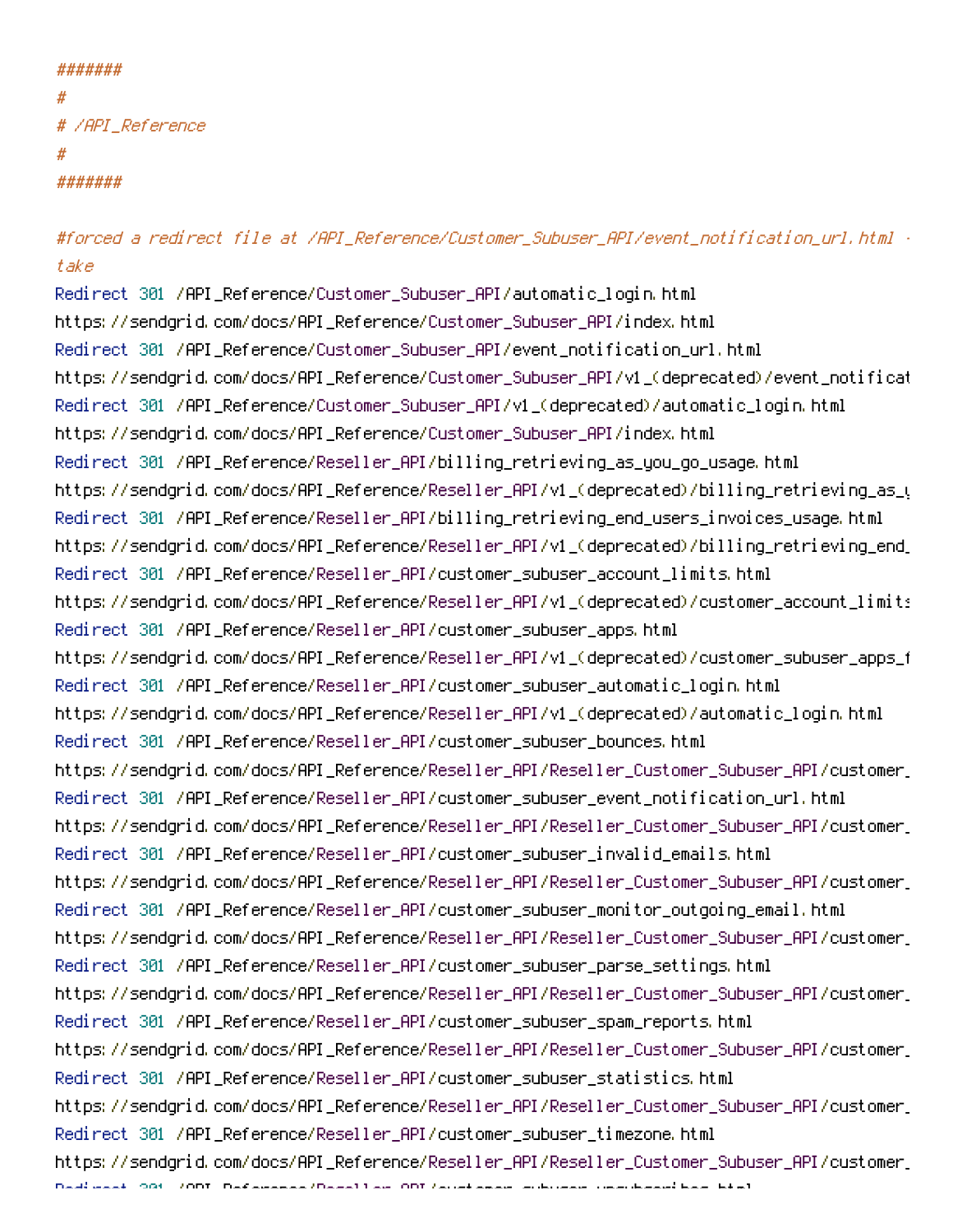Redirect 301 /API\_Reference/Reseller\_API/customer\_subuser\_unsubscribes.html https://sendqrid.com/docs/API\_Reference/Reseller\_API/Reseller\_Customer\_Subuser\_API/customer\_ Redirect 301 /API\_Reference/Template\_Engine\_API/index.html https://sendgrid.com/docs/API\_Reference/Web\_API\_v3/Template\_Engine/index.html Redirect 301 /API\_Reference/Template\_Engine\_API/templates.html https://sendgrid.com/docs/API\_Reference/Web\_API\_v3/Template\_Engine/templates.html Redirect 301 /API\_Reference/Template\_Engine\_API/versions.html https://sendgrid.com/docs/API\_Reference/Web\_API\_v3/Template\_Engine/versions.html Redirect 301 /API\_Reference/Template\_Engine\_API/smtpapi.html https://sendgrid.com/docs/API\_Reference/Web\_API\_v3/Template\_Engine/smtpapi.html Redirect 301 /API\_Reference/Web\_API\_v3/Unsubscribe\_Manager/global\_unsubscribes.html https://sendgrid.com/docs/API\_Reference/Web\_API\_v3/Advanced\_Suppression\_Manager/global\_unsub Redirect 301 /API\_Reference/Web\_API\_v3/Unsubscribe\_Manager/groups.html https://sendgrid.com/docs/API\_Reference/Web\_API\_v3/Advanced\_Suppression\_Manager/groups.html Redirect 301 /API\_Reference/Web\_API\_v3/Unsubscribe\_Manager/index.html https://sendgrid.com/docs/API\_Reference/Web\_API\_v3/Advanced\_Suppression\_Manager/index.html Redirect 301 /API\_Reference/Web\_API\_v3/Unsubscribe\_Manager/unsubscribes.html https://sendgrid.com/docs/API\_Reference/Web\_API\_v3/Advanced\_Suppression\_Manager/unsubscribes Redirect 301 /API\_Reference/Web\_API\_v3/event\_activity.html https://sendgrid.com/docs/API\_Ref

#### #######

#### #

# /docs/Apps - moved to User Guide - originally sendgrid.com/docs/Apps/ #

# #######

#forced <sup>a</sup> redirect file at /Apps/index.html - the following redirect wouldn't take

Redirect 301 /Apps/index.html https://sendgrid.com/docs/User\_Guide/Settings/index.html Redirect 301 /Apps/address\_whitelisting.html https://sendgrid.com/docs/User\_Guide/Settings/mail Redirect 301 /Apps/bcc.html https://sendgrid.com/docs/User\_Guide/Settings/mail.html #forced <sup>a</sup> redirect file at /Apps/bypass\_list\_management.html - the following redirect wouldn't take Redirect 301 /Apps/bypass\_list\_management.html https://sendgrid.com/docs/User\_Guide/Settings Redirect 301 /Apps/click\_tracking.html https://sendgrid.com/docs/User\_Guide/Settings/tracking Redirect 301 /Apps/domain\_keys.html https://sendgrid.com/docs/User\_Guide/Settings/Whitelabel Redirect 301 /Apps/dkim.html https://sendgrid.com/docs/User\_Guide/Settings/Whitelabel/index. Redirect 301 /Apps/email\_templates.html https://sendgrid.com/docs/User\_Guide/Settings/mail.html Redirect 301 /Apps/event\_notification.html https://sendgrid.com/docs/User\_Guide/Settings/mail Redirect 301 /Apps/footer.html https://sendgrid.com/docs/User\_Guide/Settings/mail.html Redirect 301 /Apps/forward\_spam.html https://sendgrid.com/docs/User\_Guide/Settings/mail.html Redirect 301 /Apps/google\_analytics.html https://sendgrid.com/docs/User\_Guide/Settings/tracking Redirect 301 /Apps/gravatar.html https://sendgrid.com/docs/User\_guide/Settings/index.html Redirect 301 /Apps/new\_relic.html https://sendgrid.com/docs/User\_Guide/Settings/partners.html Redirect 301 /Apps/open\_tracking.html https://sendgrid.com/docs/User\_Guide/Settings/tracking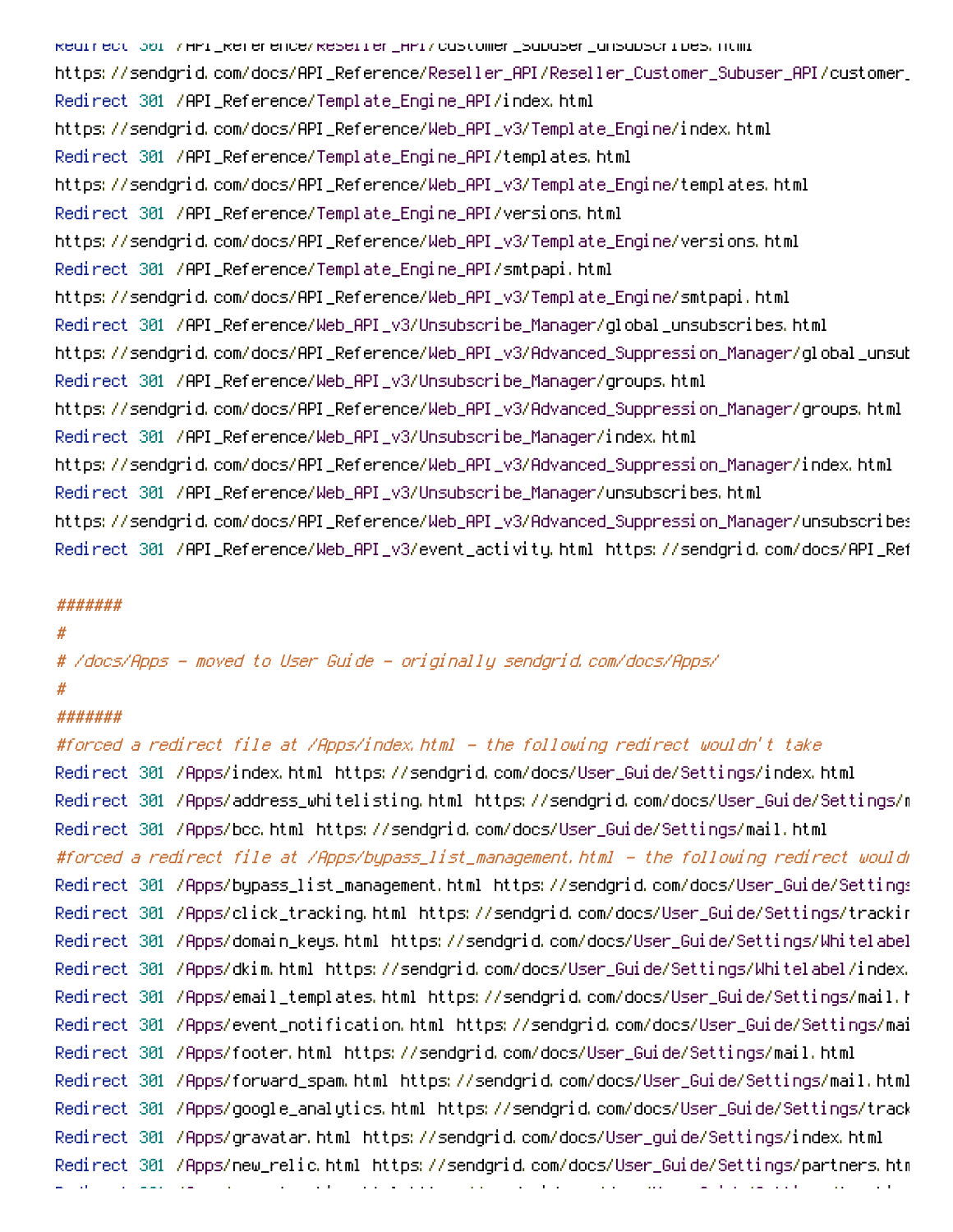Redirect 301 /Apps/open\_tracking.html https://sendgrid.com/docs/User\_Guide/Settings/tracking Redirect 301 /Apps/return\_path\_seedlist.html https://sendgrid.com/docs/User\_Guide/Settings/index Redirect 301 /Apps/sendwithus.html https://sendgrid.com/docs/User\_Guide/Settings/partners.ht Redirect 301 /Apps/spam\_checker.html https://sendgrid.com/docs/User\_Guide/Settings/mail.html Redirect 301 /Apps/subscription\_tracking.html https://sendgrid.com/docs/User\_Guide/Settings/ Redirect 301 /Apps/template\_engine.html https://sendgrid.com/docs/User\_Guide/Templates/index

#### #######

#### #

# /docs/Code\_Examples - moved to User Guide - originally sendgrid.com/docs/Code\_Examples #

# #######

Redirect 301 /Code\_Examples/index.html https://sendgrid.com/docs/Integrate/Code\_Examples/ind Redirect 301 /Code\_Examples/csharp.html https://sendgrid.com/docs/Integrate/Code\_Examples/csharp Redirect 301 /Code\_Examples/go.html https://sendgrid.com/docs/Integrate/Code\_Examples/go.html #ios code is no more

Redirect 301 /Code\_Examples/ios.html https://sendgrid.com/docs/Integrate/Code\_Examples/index Redirect 301 /Code\_Examples/java.html https://sendgrid.com/docs/Integrate/Code\_Examples/java Redirect 301 /Code\_Examples/nodejs.html https://sendgrid.com/docs/Integrate/Code\_Examples/no Redirect 301 /Code\_Examples/perl.html https://sendgrid.com/docs/Integrate/Code\_Examples/perl Redirect 301 /Code\_Examples/php.html https://sendgrid.com/docs/Integrate/Code\_Examples/php.h Redirect 301 /Code\_Examples/python.html https://sendgrid.com/docs/Integrate/Code\_Examples/py Redirect 301 /Code\_Examples/ruby.html https://sendgrid.com/docs/Integrate/Code\_Examples/ruby Redirect 301 /Code\_Examples/Webhook\_Examples/index.html https://sendgrid.com/docs/Integrate/Code\_Examples/Webhook\_Examples/index.html Redirect 301 /Code\_Examples/Webhook\_Examples/go.html https://sendgrid.com/docs/Integrate/Code\_Examples Redirect 301 /Code\_Examples/Webhook\_Examples/nodejs.html https://sendgrid.com/docs/Integrate/Code\_Examples/Webhook\_Examples/nodejs.html Redirect 301 /Code\_Examples/Webhook\_Examples/php.html https://sendgrid.com/docs/Integrate/Code\_Examples/Webhook\_Examples/php.html Redirect 301 /Code\_Examples/Webhook\_Examples/python.html https://sendgrid.com/docs/Integrate/Code\_Examples/Webhook\_Examples/python.html Redirect 301 /Code\_Examples/Webhook\_Examples/csharp.html https://sendgrid.com/docs/Integrate/Code\_Examples/Webhook\_Examples/csharp.html Redirect 301 /Code\_Examples/SMTP\_API\_Header\_Examples/index.html https://sendgrid.com/docs/Integrate/Code\_Examples/SMTP\_API\_Header\_Examples/index.html Redirect 301 /Code\_Examples/SMTP\_API\_Header\_Examples/go.html https://sendgrid.com/docs/Integrate/Code\_Examples/SMTP\_API\_Header\_Examples/go.html Redirect 301 /Code\_Examples/SMTP\_API\_Header\_Examples/nodejs.html https://sendgrid.com/docs/Integrate/Code\_Examples/SMTP\_API\_Header\_Examples/nodejs.html Redirect 301 /Code\_Examples/SMTP\_API\_Header\_Examples/perl.html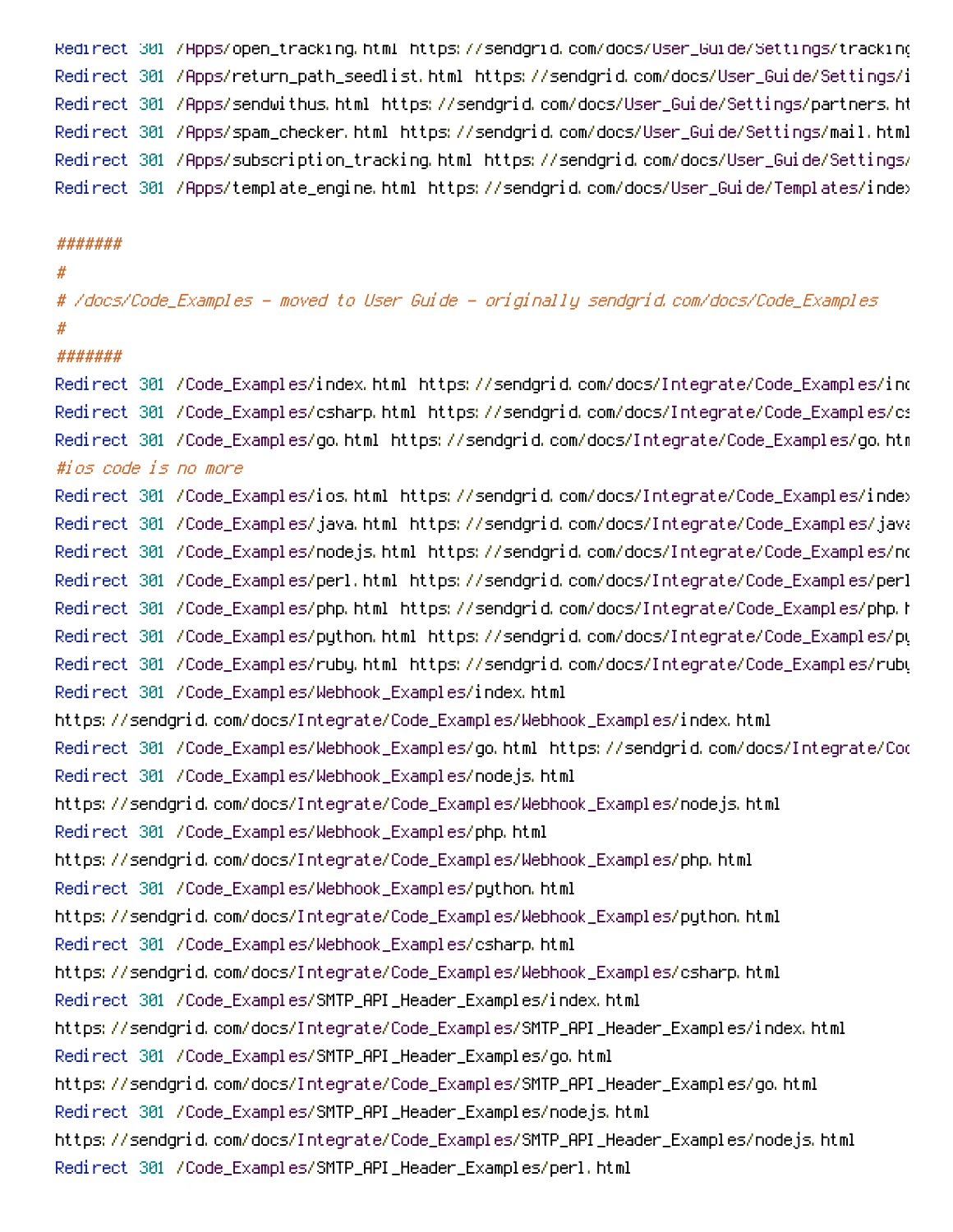https://sendgrid.com/docs/Integrate/Code\_Examples/SMTP\_API\_Header\_Examples/perl.html Redirect 301 /Code\_Examples/SMTP\_API\_Header\_Examples/php.html https://sendgrid.com/docs/Integrate/Code\_Examples/SMTP\_API\_Header\_Examples/php.html Redirect 301 /Code\_Examples/SMTP\_API\_Header\_Examples/python.html https://sendgrid.com/docs/Integrate/Code\_Examples/SMTP\_API\_Header\_Examples/python.html Redirect 301 /Code\_Examples/SMTP\_API\_Header\_Examples/ruby.html https://sendgrid.com/docs/Integrate/Code\_Examples/SMTP\_API\_Header\_Examples/ruby.html

### #######

#### #

```
# /docs/Classroom - temporary redirects to avoid confusion
```
#### #

## #######

Redirect 301 /Classroom/index.html https://sendgrid.com/docs/index.html Redirect 301 /Classroom/Send/index.html https://sendgrid.com/docs/index.html Redirect 301 /Classroom/Track/index.html https://sendgrid.com/docs/index.html

## #######

## #

# /docs/Delivery\_Metrics - moved to User Guide - originally sendgrid.com/docs/Delivery\_Metrics/ #

# #######

Redirect 301 /Delivery\_Metrics/index.html https://sendgrid.com/docs/User\_Guide/Delivery\_Metr Redirect 301 /Delivery\_Metrics/advanced\_statistics.html https://sendgrid.com/docs/User\_Guide/Delivery\_Metrics/advanced\_statistics.html Redirect 301 /Delivery\_Metrics/alerts.html https://sendgrid.com/docs/User\_Guide/Settings/alerts Redirect 301 /Delivery\_Metrics/categories.html https://sendgrid.com/docs/User\_Guide/Delivery\_Metrics Redirect 301 /Delivery\_Metrics/email\_activity.html https://sendgrid.com/docs/User\_Guide/emai #forced a redirect file at /Delivery\_Metrics/email\_reports.html - the following redirect wou Redirect 301 /Delivery\_Metrics/email\_reports.html https://sendgrid.com/docs/User\_Guide/Setti

### #######

# #

```
# /docs/Integrate
```
### #

# #######

Redirect 301 /Integrate/Mail\_Clients/outlook\_2010.html https://sendgrid.com/docs/Integrate/Mail\_Clients

### #######

### #

# /docs/Marketing Email - moved to User Guide - originally sendgrid.com/docs/Marketing\_Emails/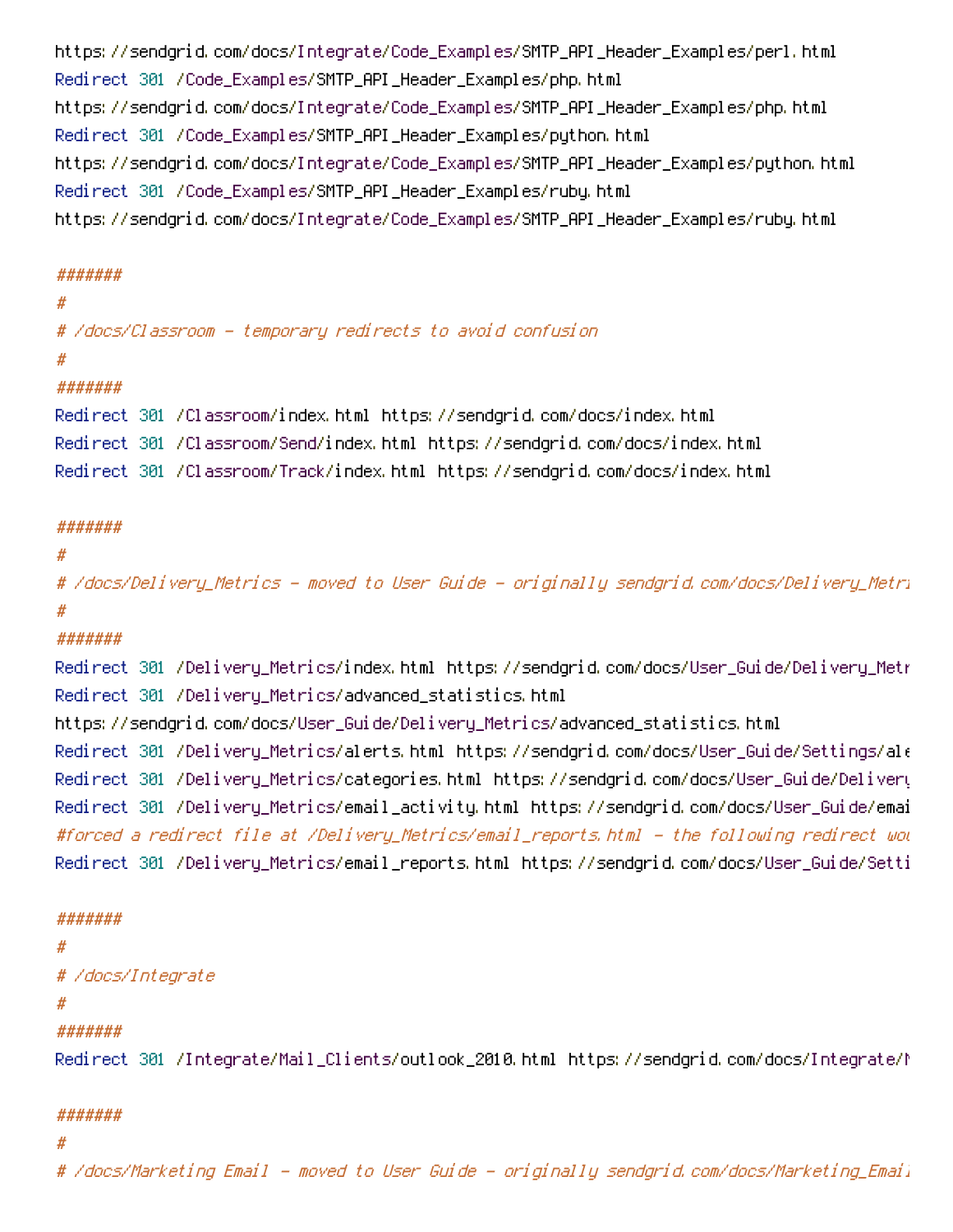#### #

#######

Redirect 301 /Marketing\_Emails/Email\_Marketing\_Campaigns/index.html https://sendgrid.com/docs Redirect 301 /Marketing\_Emails/index.html https://sendgrid.com/docs/User\_Guide/Marketing\_Emails Redirect 301 /Marketing\_Emails/analytics.html https://sendgrid.com/docs/User\_Guide/Marketing\_Emails Redirect 301 /Marketing\_Emails/create\_manage.html https://sendgrid.com/docs/User\_Guide/Mark $\epsilon$ Redirect 301 /Marketing\_Emails/dashboard.html https://sendgrid.com/docs/User\_Guide/Marketing Redirect 301 /Marketing\_Emails/Email\_Marketing\_Campaigns/peer\_invitations.html https://sendgrid.com/docs/Glossary/Email\_Types/peer\_invitations.html Redirect 301 /Marketing\_Emails/Email\_Marketing\_Campaigns/reconfirmation.html https://sendgrid.com/docs/Glossary/Email\_Types/reconfirmation.html Redirect 301 /Marketing\_Emails/tags.html https://sendgrid.com/docs/User\_Guide/Marketing\_Emails Redirect 301 /Marketing\_Emails/unsubscribes.html https://sendgrid.com/docs/User\_Guide/Marketing\_Emails Redirect 301 /Marketing\_Emails/recipients.html https://sendgrid.com/docs/User\_Guide/Marketing\_Emails Redirect 301 /Marketing\_Emails/sender\_address.html https://sendgrid.com/docs/User\_Guide/Marketing\_Emails

### #######

```
#
```
# /docs/Transactional Email - moved to User Guide - originally sendgrid.com/docs/Transactional\_Email #

# #######

#forced a redirect file at /Transactional\_Email/index.html - the following redirect wouldn't Redirect 301 /Transactional\_Email/index.html https://sendgrid.com/docs/User\_Guide/Transactio Redirect 301 /Transactional\_Email/unsubscribes.html https://sendgrid.com/docs/User\_Guide/Transactional\_Email Redirect 301 /Transactional\_Email/Template\_Engine/setup\_guide.html https://sendgrid.com/docs/User\_Guide/Transactional\_Email/Template\_Engine/setup\_guide.html

#### #######

# # /docs/User\_Guide # #######

Redirect 301 /User\_Guide/Account/api\_keys.html https://sendgrid.com/docs/Classroom/Send/api\_keys Redirect 301 /User\_Guide/Account/index.html https://sendgrid.com/docs/User\_Guide/Settings/in Redirect 301 /User\_Guide/Account/Account\_Settings/global\_settings.html https://sendgrid.com/ Redirect 301 /User\_Guide/Account/Account\_Settings/index.html https://sendgrid.com/docs/User\_Guide Redirect 301 /User\_Guide/Account/Account\_Settings/multiple\_credentials.html https://sendgrid.com/docs/User\_Guide/Settings/credentials.html Redirect 301 /User\_Guide/Account/Account\_Settings/password.html https://sendgrid.com/docs/Cl Redirect 301 /User\_Guide/Account/Account\_Settings/profile\_settings.html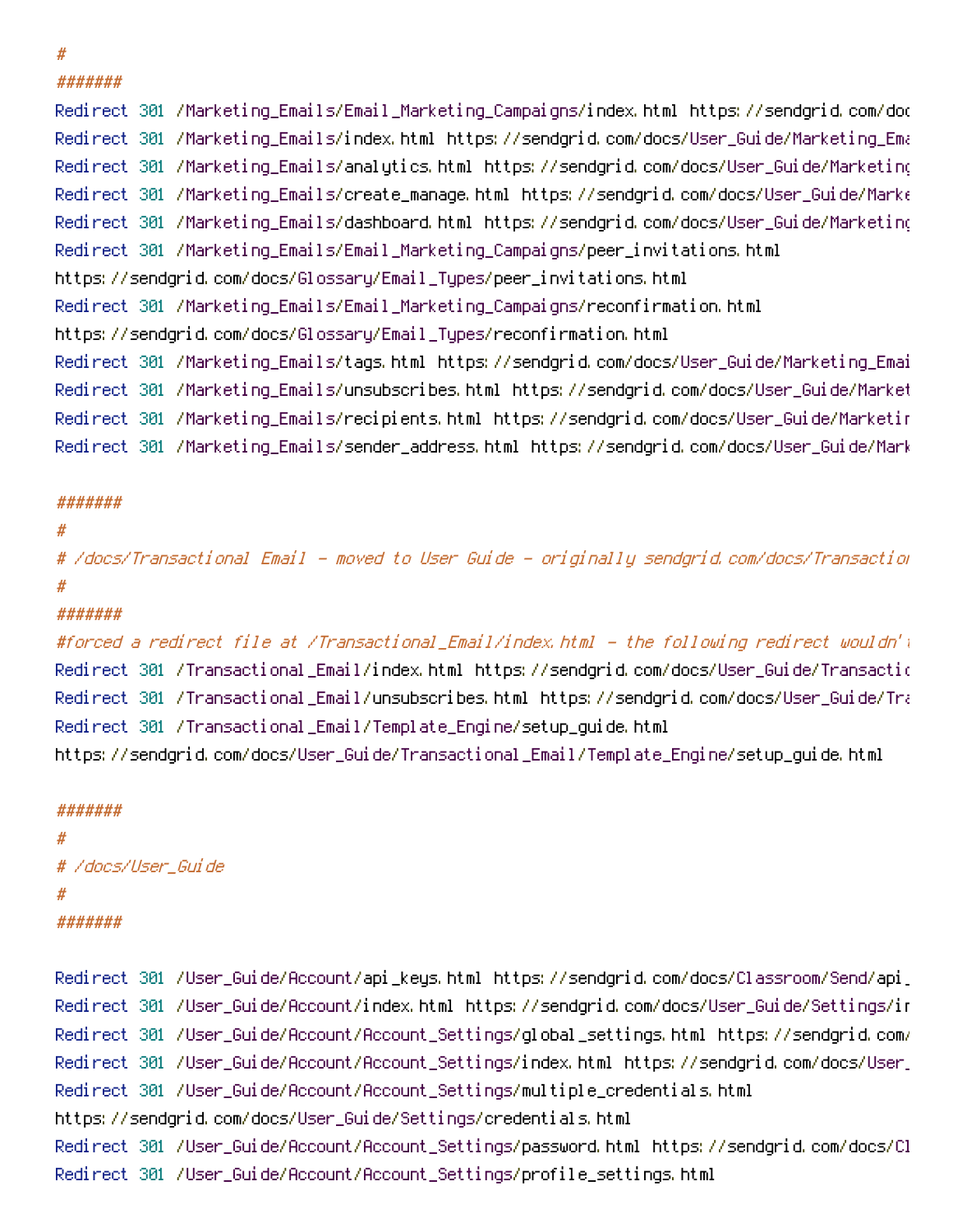https://sendgrid.com/docs/User\_Guide/Settings/account.html Redirect 301 /User\_Guide/Account/Account\_Settings/two\_factor\_authentication.html https://sendgrid.com/docs/User\_Guide/Settings/two\_factor\_authentication.html Redirect 301 /User\_Guide/Account/billing\_settings.html https://sendgrid.com/docs/User\_Guide/ Redirect 301 /User\_Guide/Account/billing\_history.html https://sendgrid.com/docs/User\_Guide/S Redirect 301 /User\_Guide/Account/billing.html https://sendgrid.com/docs/User\_Guide/Settings/ Redirect 301 /User\_Guide/Account/alert\_settings.html https://sendgrid.com/docs/User\_Guide/S $\epsilon$ Redirect 301 /User\_Guide/advanced\_suppression\_manager.html https://sendgrid.com/docs/User\_Guide/Email\_Deliverability/Subscription\_Tracking/advanced\_sup Redirect 301 /User\_Guide/Apps/address\_whitelisting.html https://sendgrid.com/docs/User\_Guide Redirect 301 /User\_Guide/Apps/bcc.html https://sendgrid.com/docs/User\_Guide/Settings/mail.ht Redirect 301 /User\_Guide/Apps/bypass\_list\_management.html https://sendgrid.com/docs/API\_Reference/SMTP\_API/apps.html#bypass\_list\_management Redirect 301 /User\_Guide/Apps/click\_tracking.html https://sendgrid.com/docs/User\_Guide/Setti Redirect 301 /User\_Guide/Apps/dkim.html https://sendgrid.com/docs/User\_Guide/Settings/Whitel Redirect 301 /User\_Guide/Apps/domain\_keys.html https://sendgrid.com/User\_Guide/Settings/Whit Redirect 301 /User\_Guide/Apps/email\_templates.html https://sendgrid.com/docs/User\_Guide/Settings/mail.html# Template Redirect 301 /User\_Guide/Apps/event\_notification.html https://sendgrid.com/docs/User\_Guide/S Notification Redirect 301 /User\_Guide/Apps/footer.html https://sendgrid.com/docs/User\_Guide/Settings/mail Redirect 301 /User\_Guide/Apps/forward\_spam.html https://sendgrid.com/docs/User\_Guide/Settings/mail.html# Redirect 301 /User\_Guide/Apps/index.html https://sendgrid.com/docs/User\_Guide/Settings/index Redirect 301 /User\_Guide/Apps/new\_relic.html https://sendgrid.com/docs/User\_Guide/Settings/p Relic Redirect 301 /User\_Guide/Apps/open\_tracking.html https://sendgrid.com/docs/User\_Guide/Settings/tracking.html# Redirect 301 /User\_Guide/Apps/sendwithus.html https://sendgrid.com/docs/User\_Guide/Settings/ Redirect 301 /User\_Guide/Apps/spam\_checker.html https://sendgrid.com/docs/User\_Guide/Setting Redirect 301 /User\_Guide/Apps/subscription\_tracking.html https://sendgrid.com/docs/User\_Guid Subscription-Tracking #merged this "App" with the new Template Engine Docs Redirect 301 /User\_Guide/Apps/template\_engine.html https://sendgrid.com/docs/User\_Guide/Temp Redirect 301 /User\_Guide/attachments.html https://sendgrid.com/docs/Classroom/Build/attachme Redirect 301 /User\_Guide/billing.html https://sendgrid.com/docs/User\_Guide/Settings/billing. Redirect 301 /User\_Guide/clicktracking\_ssl.html https://sendgrid.com/docs/Classroom/Build/co Using-Fastly Redirect 301 /User\_Guide/Delivery\_Metrics/advanced\_statistics.html https://sendgrid.com/docs Redirect 301 /User\_Guide/Delivery\_Metrics/alerts.html https://sendgrid.com/docs/User\_Guide/S Redirect 301 /User\_Guide/Delivery\_Metrics/email\_error\_messages.html https://sendgrid.com/docs/Glossary/email\_error\_messages.html Redirect 301 /User\_Guide/Delivery\_Metrics/email\_activity.html https://sendgrid.com/docs/User\_Guide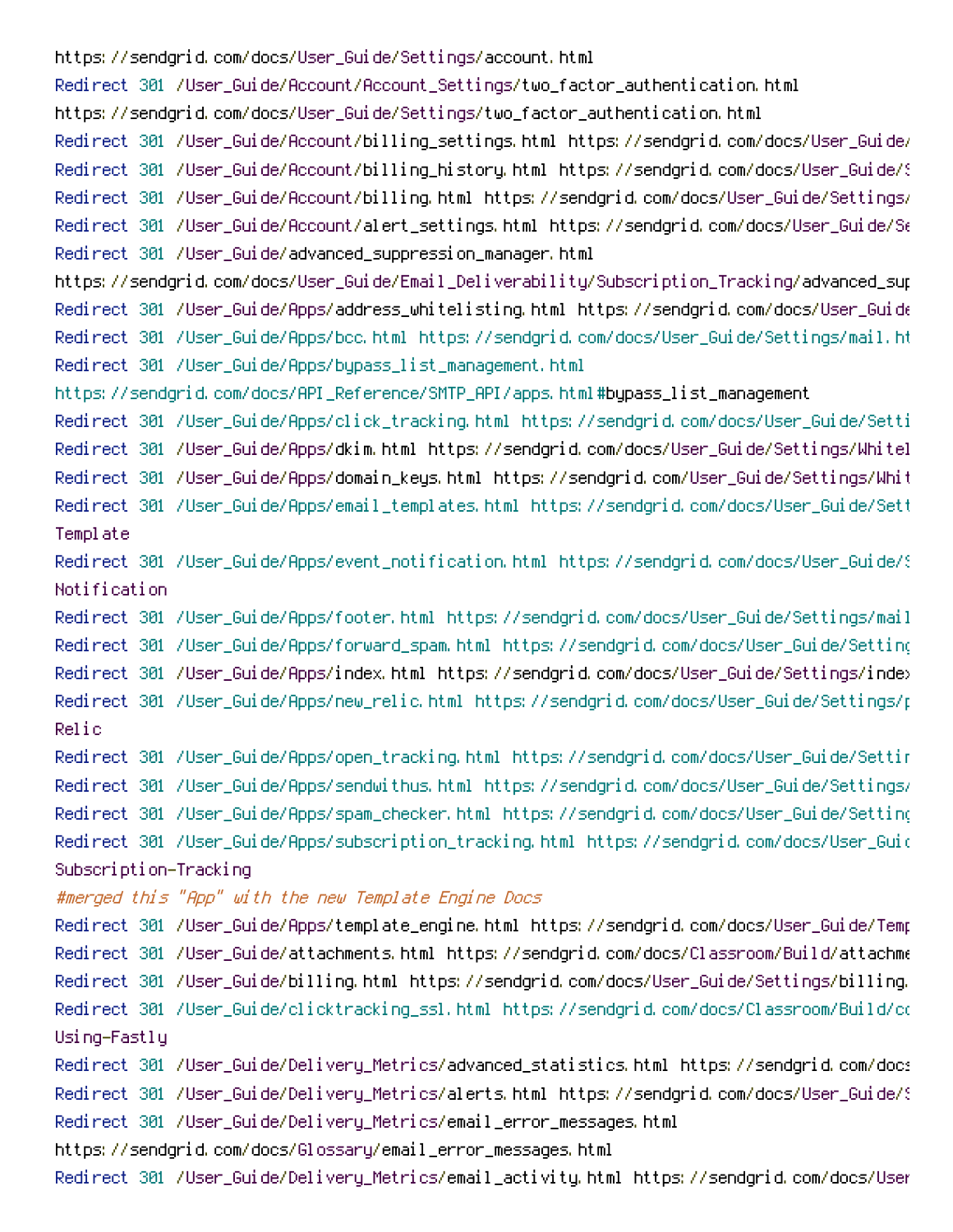Redirect 301 /User\_Guide/Delivery\_Metrics/email\_reports.html https://sendgrid.com/docs/User\_Guide Redirect 301 /User\_Guide/Email\_Deliverability/attachments.html https://sendgrid.com/docs/Cla Redirect 301 /User\_Guide/Delivery\_Metrics/categories.html https://sendgrid.com/docs/User\_Guide Redirect 301 /User\_Guide/Email\_Deliverability/index.html https://sendgrid.com/docs/Classroom Redirect 301 /User\_Guide/Email\_Deliverability/list\_scrubbing.html https://sendgrid.com/docs/Classroom/Deliver/list\_scrubbing.html Redirect 301 /User\_Guide/Delivery\_Metrics/metrics.html https://sendgrid.com/docs/User\_Guide/ Redirect 301 /User\_Guide/Email\_Deliverability/scheduling.html https://sendgrid.com/docs/API\_Reference/SMTP\_API/scheduling\_parameters.html Redirect 301 /User\_Guide/Email\_Deliverability/sender\_reputation.html https://sendgrid.com/docs Redirect 301 /User\_Guide/Email\_Deliverability/Subscription\_Tracking/index.html https://sendgrid.com/docs/User\_Guide/Suppressions/index.html Redirect 301 /User\_Guide/Email\_Deliverability/Subscription\_Tracking/advanced\_suppression\_man https://sendgrid.com/docs/User\_Guide/Suppressions/advanced\_suppression\_manager.html Redirect 301 /User\_Guide/Email\_Deliverability/Subscription\_Tracking/defining\_asm\_groups.html https://sendgrid.com/docs/User\_Guide/Suppressions/advanced\_suppression\_manager.html#-Add-A-S Redirect 301 /User\_Guide/Email\_Deliverability/Subscription\_Tracking/recipient\_subscription\_p https://sendgrid.com/docs/User\_Guide/Suppressions/recipient\_subscription\_preferences.html Redirect 301 /User\_Guide/Email\_Deliverability/Subscription\_Tracking/suppressions\_vs\_unsubscribes https://sendgrid.com/docs/Classroom/Deliver/suppressions\_vs\_unsubscribes.html Redirect 301 /User\_Guide/Email\_Deliverability/Subscription\_Tracking/using\_suppression\_groups.html https://sendgrid.com/docs/User\_Guide/Suppressions/advanced\_suppression\_manager.html#-Using-the-API Redirect 301 /User\_Guide/Email\_Deliverability/Suppression\_Tracking/advanced\_suppression\_mana https://sendgrid.com/docs/User\_Guide/Suppressions/advanced\_suppression\_manager.html Redirect 301 /User\_Guide/Email\_Deliverability/Suppression\_Tracking/defining\_asm\_groups.html https://sendgrid.com/docs/User\_Guide/Suppressions/advanced\_suppression\_manager.html#-Add-A-S Redirect 301 /User\_Guide/Email\_Deliverability/Suppression\_Tracking/index.html https://sendgrid.com/docs/User\_Guide/Suppressions/index.html Redirect 301 /User\_Guide/Email\_Deliverability/Suppression\_Tracking/recipient\_subscription\_pr https://sendgrid.com/docs/User\_Guide/Suppressions/recipient\_subscription\_preferences.html Redirect 301 /User\_Guide/Email\_Deliverability/Suppression\_Tracking/resubscription\_of\_users.h https://sendgrid.com/docs/Classroom/Send/resubscription\_of\_users.html Redirect 301 /User\_Guide/Email\_Deliverability/Suppression\_Tracking/suppressions\_vs\_unsubscribes https://sendgrid.com/docs/Classroom/Deliver/suppressions\_vs\_unsubscribes.html Redirect 301 /User\_Guide/Email\_Deliverability/Suppression\_Tracking/using\_suppression\_groups. https://sendgrid.com/docs/User\_Guide/Suppressions/advanced\_suppression\_manager.html Redirect 301 /User\_Guide/Email\_Deliverability/Undelivered\_Email/bounce\_forwarding.html https://sendgrid.com/docs/User\_Guide/Settings/mail.html#-Forward-Bounce Redirect 301 /User\_Guide/Email\_Deliverability/Undelivered\_Email/drops.html https://sendgrid. Redirect 301 /User\_Guide/Email\_Deliverability/Undelivered\_Email/index.html https://sendgrid.com/docs/Glossary/undelivered\_email.html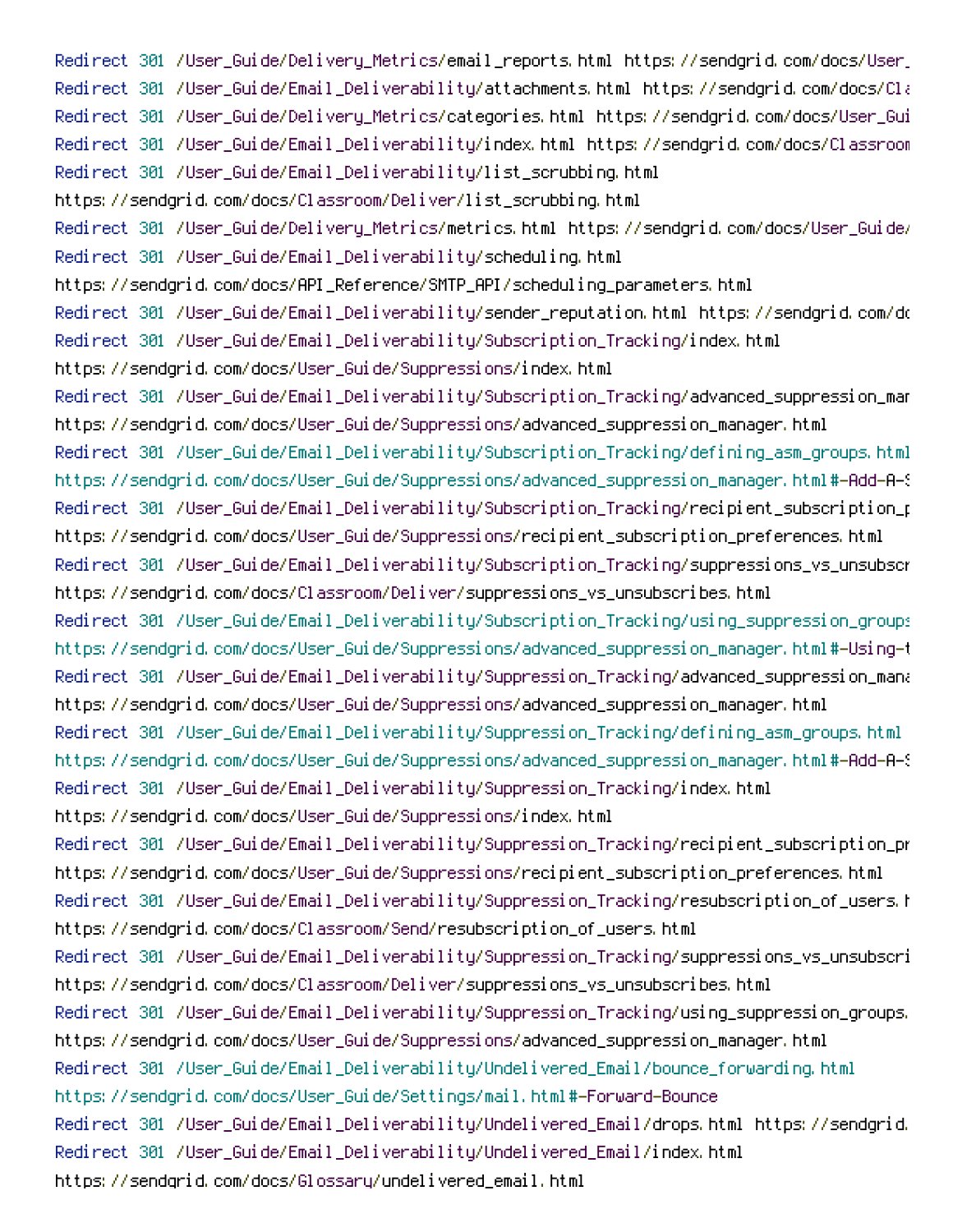Redirect 301 /User\_Guide/Email\_Deliverability/Undelivered\_Email/spam.html https://sendgrid.com Redirect 301 /User\_Guide/Email\_Settings/categories.html https://sendgrid.com/docs/Glossary/categories Redirect 301 /User\_Guide/managing\_unsubscribes.html https://sendgrid.com/docs/User\_Guide/Sup #forced <sup>a</sup> redirect file at /User\_Guide/multiple\_credentials.html - the following redirect wouldn't take Redirect 301 /User\_Guide/multiple\_credentials.html https://sendgrid.com/docs/User\_Guide/Settings Redirect 301 /User\_Guide/peer\_invitations.html https://sendgrid.com/docs/Glossary/Email\_Types Redirect 301 /User\_Guide/reconfirmation.html https://sendgrid.com/docs/Glossary/Email\_Types/ Redirect 301 /User\_Guide/sending\_practices.html https://sendgrid.com/docs/Glossary/rate\_limi Redirect 301 /User\_Guide/Settings/multiple\_credntials.html https://sendgrid.com/docs/User\_Guide Redirect 301 /User\_Guide/Setting\_Up\_Your\_Server/clicktracking\_ssl.html https://sendgrid.com/docs/Classroom/Track/clicktracking\_ssl.html Redirect 301 /User\_Guide/Setting\_Up\_Your\_Server/content\_delivery\_networks.html https://sendgrid.com/docs/Classroom/Build/content\_delivery\_networks.html Redirect 301 /User\_Guide/Setting\_Up\_Your\_Server/Segmenting\_Your\_Traffic/index.html https://sendgrid.com/docs/Classroom/Send/segmenting\_traffic.html Redirect 301 /User\_Guide/Setting\_Up\_Your\_Server/Segmenting\_Your\_Traffic/subusers.html https://sendgrid.com/docs/User\_Guide/Settings/Subusers/index.html Redirect 301 /User\_Guide/Setting\_Up\_Your\_Server/smtp\_ports.html https://sendgrid.com/docs/Cl Redirect 301 /User\_Guide/Setting\_Up\_Your\_Server/warming\_up\_ips.html https://sendgrid.com/docs/Classroom/Deliver/warming\_up\_ips.html Redirect 301 /User\_Guide/Setting\_Up\_Your\_Server/warming\_up.html https://sendgrid.com/docs/Cl Redirect 301 /User\_Guide/Setting\_Up\_Your\_Server/Whitelabeling/dns\_setup.html https://sendgrid.com/docs/User\_Guide/Settings/Whitelabel/index.html Redirect 301 /User\_Guide/Setting\_Up\_Your\_Server/Whitelabeling/index.html https://sendgrid.com/docs/User\_Guide/Settings/Whitelabel/index.html Redirect 301 /User\_Guide/Setting\_Up\_Your\_Server/Whitelabeling/spf.html https://sendgrid.com/ Redirect 301 /User\_Guide/Setting\_Up\_Your\_Server/Whitelabeling/whitelabel\_wizard.html https://sendgrid.com/docs/User\_Guide/Settings/Whitelabel/index.html Redirect 301 /User\_Guide/Settings/alert\_settings.html https://sendgrid.com/docs/User\_Guide/S #this app went away as of May 27, 2015 Redirect 301 /User\_Guide/Settings/gravatar.html https://sendgrid.com/docs/User\_Guide/Settings Redirect 301 /User\_Guide/Settings/two\_factor\_authentication.html https://sendgrid.com/docs/User\_Guide/Settings/multifactor\_authentication.html Redirect 301 /User\_Guide/smtp\_ports.html https://sendgrid.com/docs/User\_Guide/Setting\_Up\_Your\_Server Redirect 301 /User\_Guide/template\_engine\_setup.html https://sendgrid.com/docs/User\_Guide/Transactional\_Email/Template\_Engine/setup\_guide.html Redirect 301 /User\_Guide/throttling.html https://sendgrid.com/docs/Glossary/throttling.html Redirect 301 /User\_Guide/two\_factor\_authentication.html https://sendgrid.com/docs/User\_Guide/Settings/two\_factor\_authentication.html Redirect 301 /User\_Guide/Transactional\_Email/Template\_Engine/setup\_guide.html https://sendgrid.com/docs/User\_Guide/Templates/index.html

https://sendgrid.com/docs/Glossary/undelivered\_email.html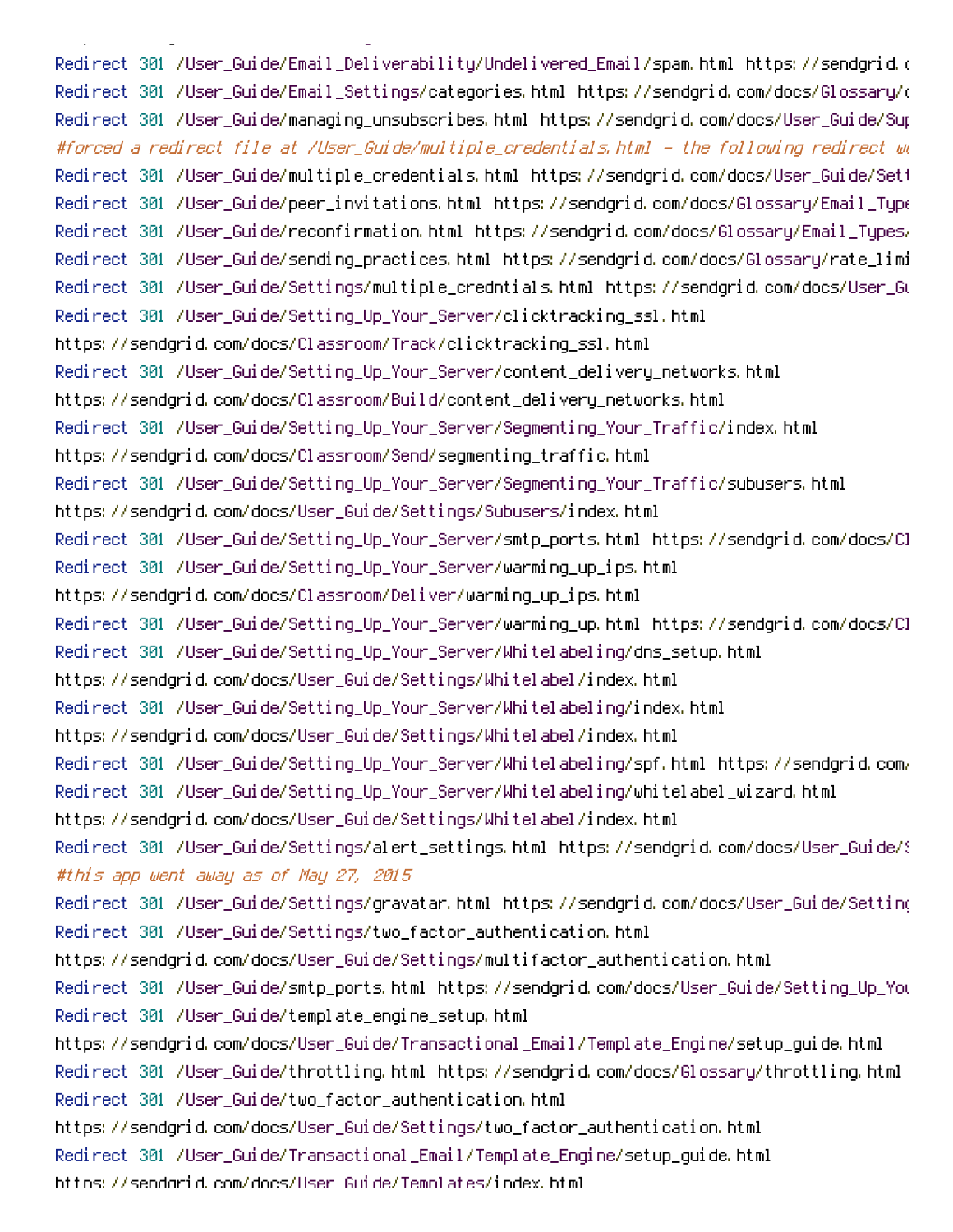https://sendgrid.com/docs/User\_Guide/Templates/index.html

Redirect 301 /User\_Guide/warming\_up.html https://sendgrid.com/docs/Classroom/Deliver/warming\_up\_ips Redirect 301 /User\_Guide/whitelabel\_wizard.html https://sendgrid.com/docs/User\_Guide/Settings

#### #######

#### #

# /docs/VidGrid

# #

### #######

Redirect 301 /VidGrid/activity.html https://sendgrid.com/docs/User\_Guide/email\_activity.html Redirect 301 /VidGrid/advanced\_suppression\_manager.html https://sendgrid.com/docs/User\_Guide/Suppressions/advanced\_suppression\_manager.html Redirect 301 /VidGrid/Email\_Activity/activity.html https://sendgrid.com/docs/VidGrid/email\_activity Redirect 301 /VidGrid/Event\_Notification/configure.html https://sendgrid.com/docs/API\_Refere Redirect 301 /VidGrid/Event\_Notification/eventkit.html https://sendgrid.com/docs/API\_Reference Redirect 301 /VidGrid/Event\_Notification/index.html https://sendgrid.com/docs/API\_Reference/ Redirect 301 /VidGrid/index.html https://sendgrid.com/docs/index.html Redirect 301 /VidGrid/Tools/listassist.html https://sendgrid.com/Utilities/list\_assist.html Redirect 301 /VidGrid/Marketing\_Emails/Analytics/index.html https://sendgrid.com/docs/User\_Guide/Marketing\_Emails/analytics.html Redirect 301 /VidGrid/Marketing\_Emails/Analytics/marketing\_statistics.html https://sendgrid.com/docs/User\_Guide/Marketing\_Emails/analytics.html Redirect 301 /VidGrid/Marketing\_Emails/Analytics/unsubscribe\_management.html https://sendgrid.com/docs/User\_Guide/Marketing\_Emails/unsubscribes.html Redirect 301 /VidGrid/Marketing\_Emails/Design/drag\_and\_drop.html https://sendgrid.com/docs/User\_Guide/Marketing\_Emails/create\_manage.html Redirect 301 /VidGrid/Marketing\_Emails/Design/index.html https://sendgrid.com/docs/User\_Guide Redirect 301 /VidGrid/Marketing\_Emails/Design/newsletter\_basics.html https://sendgrid.com/docs/User\_Guide/Marketing\_Emails/tags.html Redirect 301 /VidGrid/Marketing\_Emails/Design/subscription\_widget.html https://sendgrid.com/docs/User\_Guide/Marketing\_Emails/recipients.html Redirect 301 /VidGrid/Marketing\_Emails/Design/weblink.html https://sendgrid.com/docs/User\_Guide Redirect 301 /VidGrid/Marketing\_Emails/index.html https://sendgrid.com/docs/User\_Guide/Mark $\epsilon$ Redirect 301 /VidGrid/Marketing\_Emails/marketing\_emails\_setup.html https://sendgrid.com/docs/User\_Guide/Marketing\_Emails/create\_manage.html Redirect 301 /VidGrid/Marketing\_Emails/Recipients/exporting.html https://sendgrid.com/docs/User\_Guide/Marketing\_Emails/recipients.html Redirect 301 /VidGrid/Marketing\_Emails/Recipients/index.html https://sendgrid.com/docs/User\_Guide/Marketing\_Emails/recipients.html Redirect 301 /VidGrid/Marketing\_Emails/Recipients/recipient\_list.html https://sendgrid.com/docs/User\_Guide/Marketing\_Emails/recipients.html Redirect 301 /VidGrid/Marketing\_Emails/Review\_and\_Schedule/scheduling.html